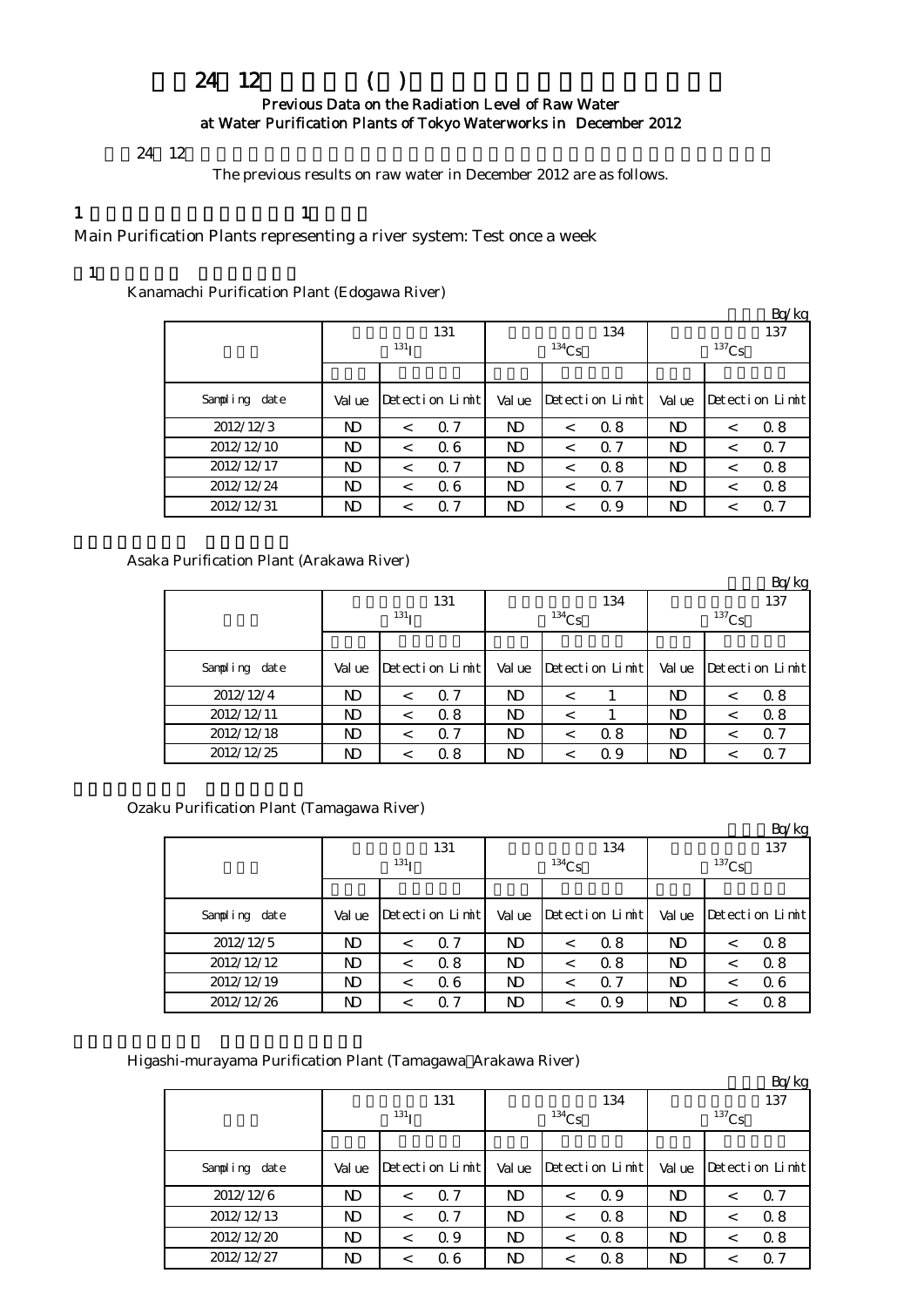#### Nagasawa Purification Plant (Sagamigawa River)

|                                      |                  |                |                  |                 |                |          |                 |                |          | Bq/kg           |
|--------------------------------------|------------------|----------------|------------------|-----------------|----------------|----------|-----------------|----------------|----------|-----------------|
|                                      |                  |                |                  | 131             |                |          | 134             |                |          | 137             |
|                                      |                  |                | 131 <sub>I</sub> |                 |                | $134$ Cs |                 |                | $137$ Cs |                 |
|                                      |                  |                |                  |                 |                |          |                 |                |          |                 |
|                                      | Sampling date    | Val ue         |                  | Detection Limit | Val ue         |          | Detection Limit | Val ue         |          | Detection Limit |
|                                      | 2012/12/7        | N <sub>D</sub> | $\lt$            | 0.8             | ND.            | $\lt$    | 0.7             | N <sub>D</sub> | $\lt$    | 0.9             |
|                                      | 2012/12/14       | ND.            | $\,<\,$          | 0.7             | N <sub>D</sub> | $\,<\,$  | 06              | ND.            | $\,<\,$  | Q 7             |
|                                      | 2012/12/21       | $\mathbf{D}$   | $\lt$            | 0.7             | ND.            | $\lt$    | 06              | $\mathbf{D}$   | $\lt$    | Q 7             |
|                                      | 2012/12/28       | $\mathbf{N}$   | $\,<\,$          | 0.7             | ND             | $\,<\,$  | 0.6             | $\mathbf{D}$   | $\,<\,$  | 0.7             |
| 1<br>$\frac{2}{3}$<br>$\overline{4}$ | $\boldsymbol{9}$ |                |                  |                 |                |          |                 |                |          |                 |
|                                      | ND.              | 0.8            |                  |                 | $Q$ 8Bq/kg     |          | $Q$ 8Bq/kg      |                |          |                 |

1 ND Not Detectable ※2 Sampling time:9:00 A.M. ※3 ※4 "Detection Limit" refers to the minimum detectable value. Radioactivity has the property wherein even using the same measurement device, the minimum level varies with the sample being measured. For example, a detection limit "<0.8" means that the minimum measurement for that day's sample was  $0.8$  Bq/kg. And a case such as a result of "ND", the concentration of radioactive particles in the sample was less than 0.8 Bq/kg. Testing institute:Water Quality Management Center

2 and  $\lambda$  1

Other Main Purification Plants: Test mostly once a month

|                      |                          |                  |              |                         |        |                 |                 | Bq/kg           |  |  |
|----------------------|--------------------------|------------------|--------------|-------------------------|--------|-----------------|-----------------|-----------------|--|--|
|                      |                          |                  |              | 131<br>131 <sub>T</sub> |        | 134<br>$134$ Cs | 137<br>$137$ Cs |                 |  |  |
|                      |                          |                  |              |                         |        |                 |                 |                 |  |  |
| Monitoring<br>poi nt | <b>Vater</b><br>resource | Sampling<br>date | Val ue       | Detection Limit         | Val ue | Detection Limit | Val ue          | Detection Limit |  |  |
| Misato               | Edogava<br>Ri ver        | 2012/12/31       | $\mathbf{N}$ | 06<br>$\lt$             | ND.    | 0.7<br>$\lt$    | ND.             | 0.7             |  |  |
|                      |                          |                  |              |                         |        |                 |                 |                 |  |  |

※2 採水時間:午前9時  $3 \thinspace$ 

 $\overline{A}$ 

ND 3Bq/kg

 $0.8$   $0.8$ 

1 ND Not Detectable

※2 Sampling time:9:00 A.M.

※3 Testing institute:Water Quality Management Center

※4 "Detection Limit" refers to the minimum detectable value. Radioactivity has the property wherein even using the same measurement device, the minimum level varies with the sample being measured. For example, a detection limit "<0.8" means that the minimum measurement for that day's sample was 0.8 Bq/kg. And a case such as a result of "ND", the concentration of radioactive particles in the sample was less than 0.8 Bq/kg.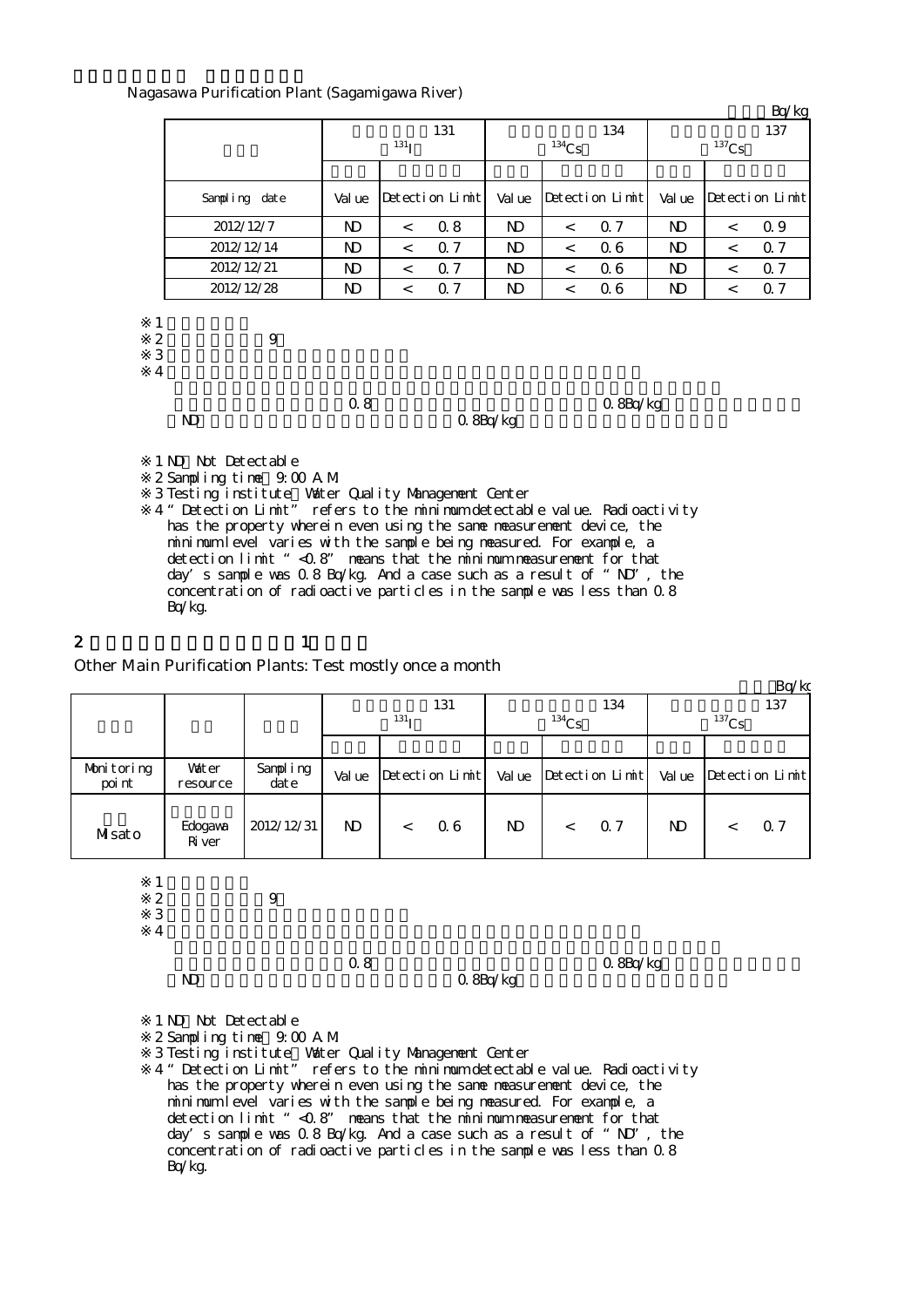Water purification plants using surface water, subsoil water, or shallow water in Tama Area: Test mostly once a month

|                  |                   |                |                  |                 |                |          |                 |                |          | Bq/kg           |
|------------------|-------------------|----------------|------------------|-----------------|----------------|----------|-----------------|----------------|----------|-----------------|
|                  |                   |                |                  | 131             |                |          | 134             |                | $137$ Cs | 137             |
|                  |                   |                | 131 <sub>I</sub> |                 |                | $134$ Cs |                 |                |          |                 |
| Monitoring point | Sampling<br>dat e | Val ue         |                  | Detection Limit | Val ue         |          | Detection Limit | Val ue         |          | Detection Limit |
| Tokura           | 2012/12/3         | $\mathbf{N}$   | $\,<\,$          | 0.8             | N <sub>D</sub> | $\,<$    | 0.9             | $\mathbf{D}$   | $\,<$    | $0\;8$          |
| Fukasava         | 2012/12/4         | N <sub>D</sub> | $\lt$            | 0.8             | N <sub>D</sub> | $\,<$    | 0.8             | N <sub>D</sub> | $\lt$    | 0.8             |
| Qgouchi          | 2012/12/6         | N <sub>D</sub> | $\,<\,$          | 0.8             | $\mathbf{N}$   | $\,<$    | 0.8             | $\mathbf{N}$   | $\,<$    | 0.8             |
| <b>Qtsu</b>      | 2012/12/11        | N <sub>D</sub> | $\,<$            | 0.8             | $\mathbf{N}$   | $\,<$    | 0.7             | $\mathbf{N}$   | $\lt$    | 0.8             |
| Hmura            | 2012/12/13        | $\mathbf{N}$   | $\,<\,$          | 0.7             | $\mathbf{N}$   | $\,<$    | <b>0.7</b>      | $\mathbf{N}$   | $\,<$    | $0.8\,$         |
| H kava           | 2012/12/16        | N <sub>D</sub> | $\,<\,$          | 06              | $\mathbf{N}$   | $\,<$    | 0.7             | $\mathbf{N}$   | $\,<$    | 0.7             |
| Tanasawa         | 2012/12/18        | N <sub>D</sub> | $\,<\,$          | 0.6             | $\mathbf{N}$   | $\,<$    | 0.6             | $\mathbf{N}$   | $\lt$    | $0.8\,$         |
| N ppara          | 2012/12/21        | N <sub>D</sub> | $\lt$            | $\mathbf{1}$    | $\mathbf{N}$   | $\,<\,$  | 0.9             | $\mathbf{N}$   | $\lt$    | <b>Q7</b>       |
| <b>Q</b> aba     | 2012/12/25        | N <sub>D</sub> | $\,<\,$          | 0.8             | $\mathbf{N}$   | $\,<$    | 0.8             | $\mathbf{N}$   | $\,<$    | <b>Q7</b>       |

#### surface water

# subsoil water

|                  |                   |                |                   |                 |                |                     |                 |                 |         | Bq/kg           |
|------------------|-------------------|----------------|-------------------|-----------------|----------------|---------------------|-----------------|-----------------|---------|-----------------|
|                  |                   |                | 131<br>$^{131}$ I |                 |                | $^{134}\mathrm{Cs}$ | 134             | 137<br>$137$ Cs |         |                 |
|                  |                   |                |                   |                 |                |                     |                 |                 |         |                 |
| Monitoring point | Sampling<br>dat e | Val ue         |                   | Detection Limit | Val ue         |                     | Detection Limit | Val ue          |         | Detection Limit |
| Nari ki          | 2012/12/5         | $\mathbf{D}$   | $\,<\,$           | 0.8             | N <sub>D</sub> | $\,<\,$             | 0.8             | $\mathbf{D}$    | $\,<$   | 0.7             |
| Chi gasedai ni   | 2012/12/9         | N <sub>D</sub> | $\,<\,$           | 0.8             | N <sub>D</sub> | $\lt$               | 0.8             | N <sub>D</sub>  | $\prec$ | 0.7             |
| MIt akesann      | 2012/12/10        | $\mathbf{D}$   | $\lt$             | 0.8             | $\mathbf{N}$   | $\lt$               | 0.7             | $\mathbf{D}$    | $\,<$   | 0.8             |
| Savai dai i chi  | 2012/12/12        | $\mathbf{N}$   | $\,<\,$           | 0.7             | $\mathbf{N}$   | $\lt$               | 0.7             | $\mathbf{D}$    | $\lt$   | 0.7             |
| H nat awada      | 2012/12/17        | $\mathbf{N}$   | $\lt$             | 0.8             | $\mathbf{N}$   | $\,<\,$             | 0.8             | $\mathbf{D}$    | $\,<$   | 0.8             |
| Savai dai ni     | 2012/12/19        | ND.            | $\lt$             | 0.8             | N <sub>D</sub> | $\lt$               | 0.7             | N <sub>D</sub>  | $\prec$ | 0.7             |
| Takat suki       | 2012/12/23        | ND.            | $\lt$             | 0.7             | N <sub>D</sub> | $\lt$               | 0.9             | N <sub>D</sub>  | $\prec$ | 0.8             |
| Fut anat ao      | 2012/12/24        | N)             | $\lt$             | 0.7             | $\mathbf{D}$   | $\lt$               | 0.9             | N)              | $\lt$   | 0.8             |